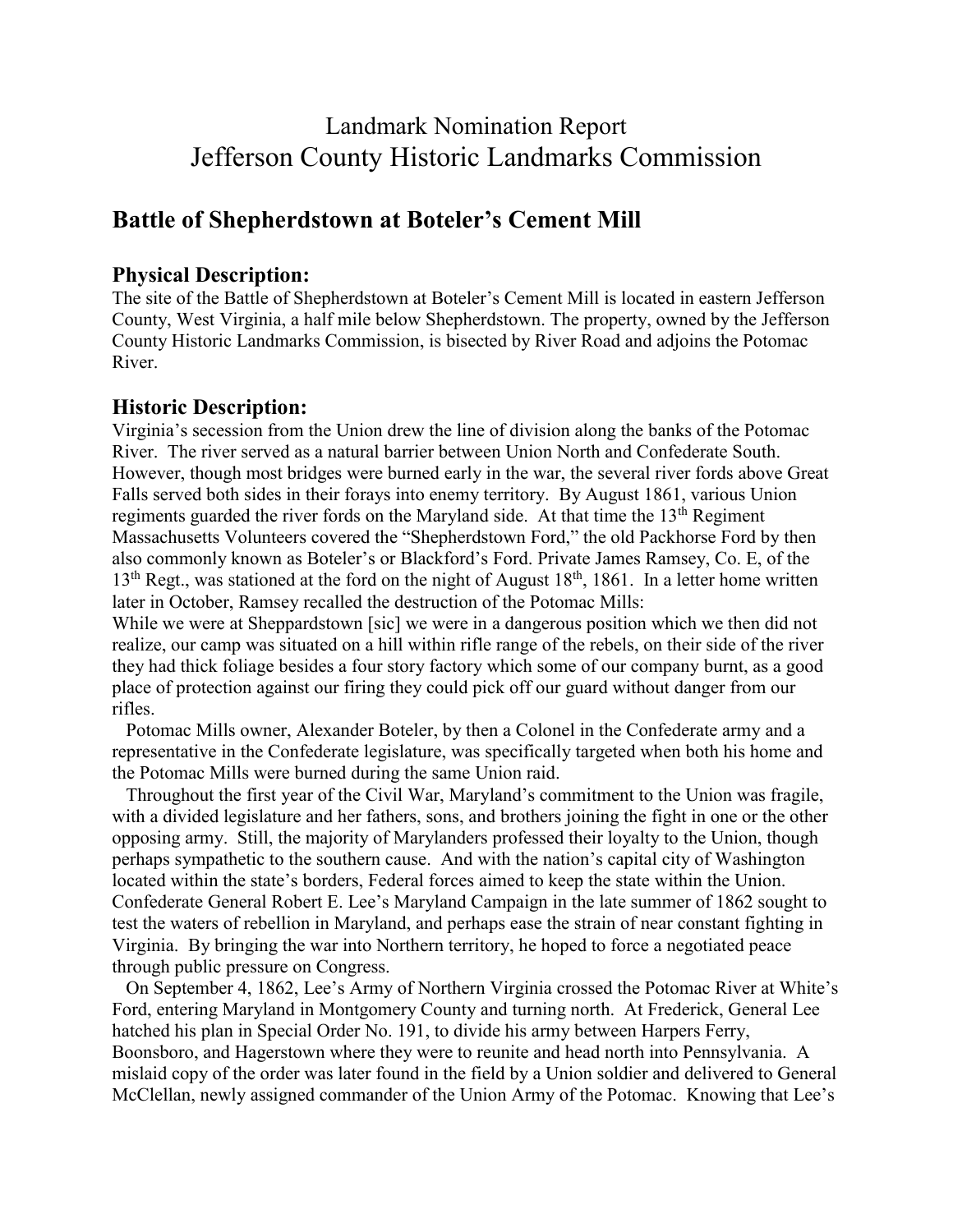army was dangerously divided, McClellan took chase catching up with the Confederate rear guard stationed near Boonsboro at South Mountain on the morning of September 14th. The small contingent of Confederates held the three South Mountain gaps throughout the day, blocking the Union army from passage until Harpers Ferry surrendered and the Confederate forces reunited. But instead of reuniting at Hagerstown as planned, they regrouped on the west bank of the Antietam Creek, occupying the rural Maryland town of Sharpsburg with their backs to the Potomac River. Lee's grossly outnumbered force of approximately 80,000 men faced McClellan's approaching army of 125,000 with only the Antietam Creek and the ripened cornfields and orchards of the Sharpsburg area farms between them.

The battle that raged throughout the day on September  $17<sup>th</sup>$ , 1862, called the Battle of Antietam in the North and the Battle of Sharpsburg in the South, left over 23,000 men killed, wounded or missing. The day ended with little ground actually lost by Lee's Confederates. But the overwhelming numbers of men still available to Union General McClellan left Lee little choice but to retreat back across the Potomac River on September 18<sup>th</sup> (Figure 9). On September 19<sup>th</sup>, General McClellan sent a dispatch to Maj. General Halleck in Washington, D.C.: Pleasonton is driving the enemy across the river. Our victory was complete. The enemy is driven back into Virginia. Maryland and Pennsylvania are now safe. McClellan's dispatch, though ultimately true, would prove to be premature.

The nearby Packhorse (Boteler's) Ford of the Potomac River served as a conduit, first bringing General A. P. Hill's Confederate troops marching from Harpers Ferry to join the fight at Antietam (Sharpsburg), then for the Confederate retreat back to Virginia following the battle and the Union pursuit. The final battle of the Maryland Campaign occurred on the Virginia side of the river crossing, around the burned-out ruins of the Potomac Mills, the quarry cliffs above, and along the old "Waggon Road" by then known locally as Trough Road. (Figure 10)

On the morning of September 19<sup>th</sup>, Union artillery located on the Maryland hillside overlooking the Potomac River began pounding the Virginia bank in preparation for the Union crossing. Confederate General Lee's instruction to his small force at the river was to "guard the fords" at least until night and then prepare the infantry "to join their respective divisions on the march tomorrow." The intended march was to head toward the Valley Road (today's Route 11) at Martinsburg and to re-cross the Potomac at Williamsport, continuing on toward Pennsylvania. It seems neither Lee nor McClellan anticipated the battle about to unfold around Alexander Boteler's ruined mill.

Just at sundown on the evening of September 19<sup>th</sup>, as the Federal batteries renewed their pounding fire, a group of 50 volunteer sharpshooters supported by the 4<sup>th</sup> Michigan waded into the river at the Packhorse Ford. The shadows of the small Union force crossing the river under the dark of the evening appeared to the Confederate artillerymen on the bluff like "a million" men and their retreat began. The abandoned Confederate artillery on the Virginia side was easily captured. On the morning of the  $20<sup>th</sup>$ , lulled by the success of the night prior, the unsuspecting men of the Union 1<sup>st</sup> Brigade, including the 118<sup>th</sup> Pennsylvania Volunteer Corn Exchange Regiment, "splashed and paddled" across the Packhorse Ford to the Virginia side. They deployed up the Charlestown Road (Trough Road) and down the river road (today's River Road) by the mill ruin. Then they followed a path up the hill to the fields of the Osbourn farm on the bluffs. There the forces of General Thomas "Stonewall" Jackson surprised the Union troops.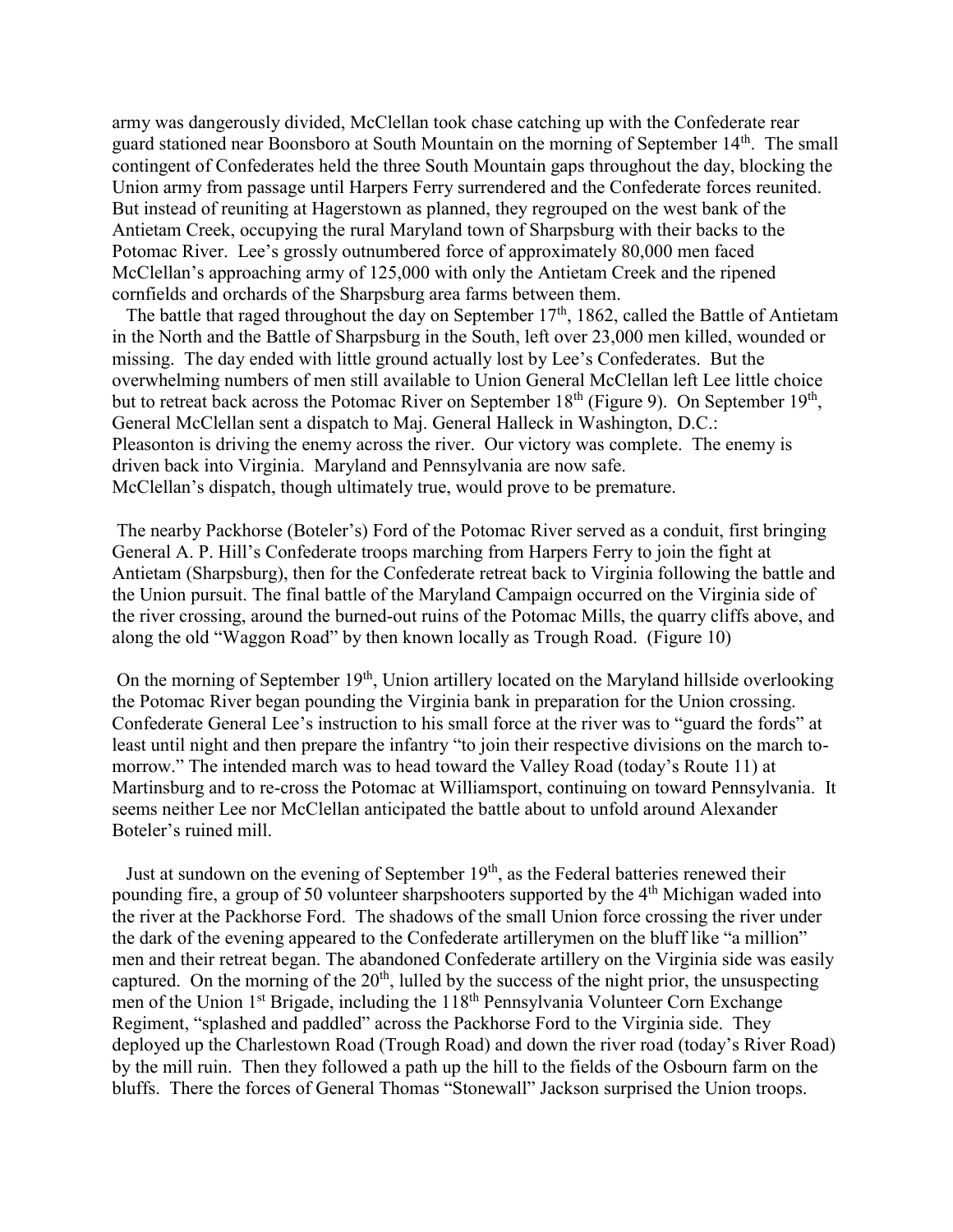Despite renewed and reportedly vicious shelling from the Maryland side, the Confederate line relentlessly advanced on the Union force formed above the quarry cliffs.

 Union General Fitz John Porter arrived on the Maryland riverbank to view the unfolding drama. Surprised by the extent of the reconnaissance-turned-battle, Porter recalled: Seeing the small force of infantry on the opposite bank (two brigades of Sykes's and part of one of Morell's), and the impossibility of getting over and forming sufficient force in time to meet the attack, I ordered all to withdraw and take shelter within the canal.

 Though the re-crossing began relatively orderly, as the columns collapsed into retreat they found themselves under fire from the Confederates behind them and from friendly fire in front. In the confusion, the green troops of the  $118<sup>th</sup>$  Pa. Corn Exchange were at the rear and still in line of battle, not having received the order to withdraw.

Alone on the cliff above Boteler's mill ruins, the Corn Exchange bravely stood their ground until they were completely overrun by Confederate troops. Their wild retreat down the ravine path over which they had initially arrived proved to be a death trap as rebel guns fired on them from above. Others found themselves at the edge of the cliff, falling to their deaths. Sharpsburg resident Jacob Miller, a southern sympathizer, described what he saw as he watched the battle from his farm on the Maryland side of the river:

…at the cement quarry they ["the Yankees"] made no halt but tumbled over into the pit. Some broke their arms some their legs some their necks and some knocked out their brains but nearly all that went over ware killed they ware piled on top of each other eight or ten feet high… Those that did make it to the river alive faced the barrage of gun and artillery fire coming from above and from across the river. Private Joseph Meehan slid down the bluff, "and reaching the road at the bottom…ran a short distance till I came to three archways in the hill. Into the first of these I got for protection." Meehan was not alone in his limekiln refuge. Remarkably, a relatively large number of men reached the river's edge, only to face the river crossing: From his position in the kilns, Joseph Meehan had a close-up view of the chaos near the dam: "From our retreat we witnessed a scene of great excitement. Men were trying to get across the river, the bullets dropping about them like hail. One or two were swimming, as being a safer plan. A breakwater ran across the river near us, and it contained many dead and wounded men." Captain Frank Donaldson recalled: "I stood near the sluice way which intervened between the dam proper and the riverbank, seeing to the passage of the same by such of my company willing to venture across, and with aching heart witnessed the utter demoralization and rout of this fine body of men, who, beaten, dismayed, wild with fright, all order and discipline gone, were rushing headlong toward the dam, across which alone lay safety and escape."

 The Battle of Shepherdstown, also known as the Battle of the Cement Mill, ended September  $20<sup>th</sup>$  with 160 dead – 64 Confederate and 96 Union, of which 80 were from the 118<sup>th</sup> Pa. Corn Exchange Regiment. Immediately following the bloody Battle of Antietam this number seemed small, though the scenes were horrific and the results of the battle were significant. General McClellan came away believing it nearly impossible to follow Lee into Virginia; instead keeping his army encamped around Sharpsburg and along the Potomac through October 1862. In October President Lincoln replaced McClellan with General Burnside as head of the Army of the Potomac.